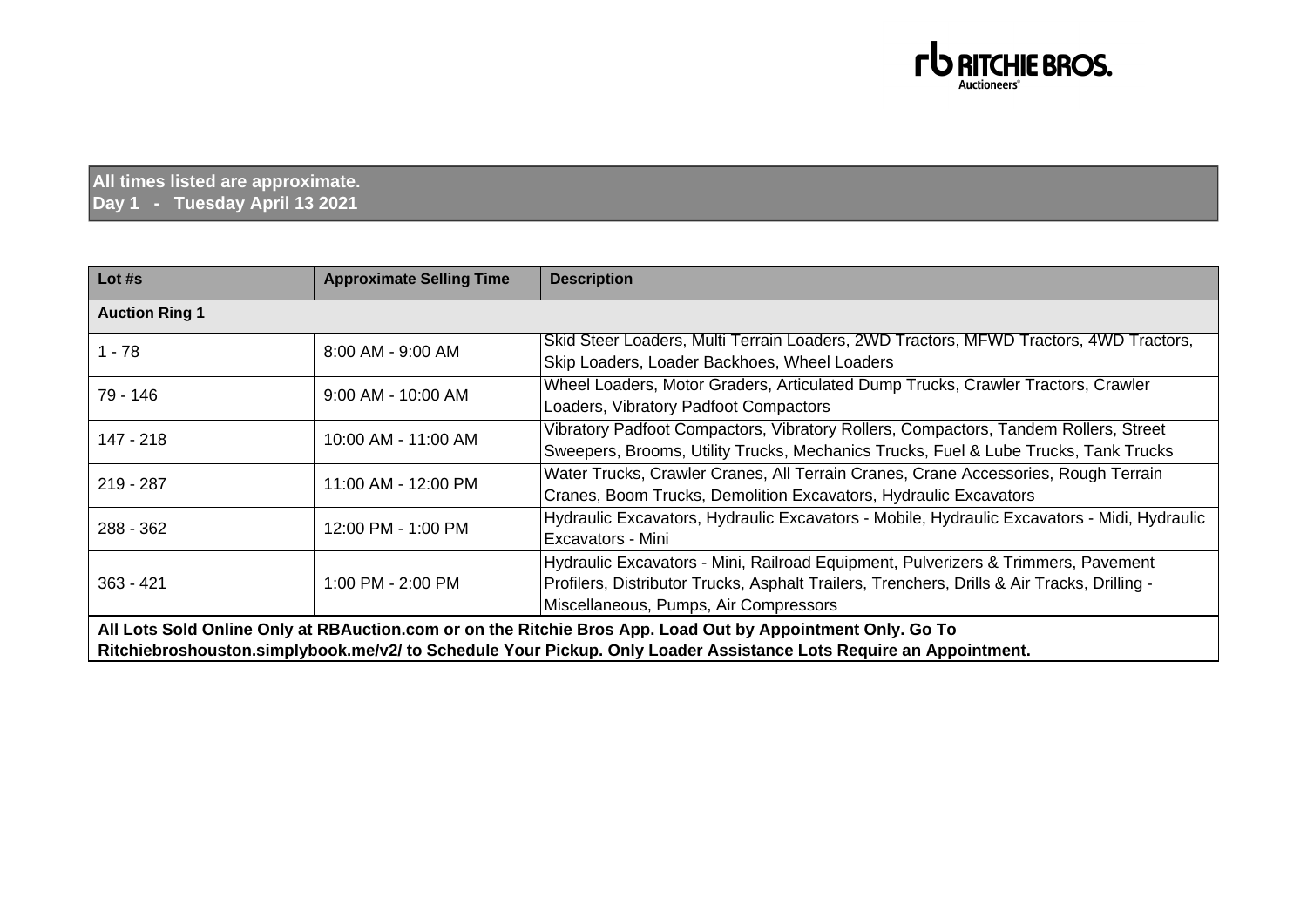

| Lot $#s$                                                                                                                                                                                                                        | <b>Approximate Selling Time</b> | <b>Description</b>                                                                                                                                                                                                                                |
|---------------------------------------------------------------------------------------------------------------------------------------------------------------------------------------------------------------------------------|---------------------------------|---------------------------------------------------------------------------------------------------------------------------------------------------------------------------------------------------------------------------------------------------|
| <b>Auction Ring 2</b>                                                                                                                                                                                                           |                                 |                                                                                                                                                                                                                                                   |
| 422 - 464                                                                                                                                                                                                                       | 10:30 AM - 11:00 AM             | <b>Forklifts, Electric Forklifts</b>                                                                                                                                                                                                              |
| $465 - 558$                                                                                                                                                                                                                     | 11:00 AM - 12:00 PM             | Electric Forklifts, Forklifts, Rough Terrain Forklifts, Telescopic Forklifts, Boom Lifts                                                                                                                                                          |
| $559 - 634$                                                                                                                                                                                                                     | 12:00 PM - 1:00 PM              | Aggregate - Feeders, Aggregate - Conveyors, Concrete - Paving Equipment, Environmental<br>Equipment, Agriculture - Miscellaneous, Vacuum Trailers, Pull Scrapers, Harrows &<br>Packers, Discs, Cultivators, Mowers, Sewer & Water, Generator Sets |
| $635 - 678$                                                                                                                                                                                                                     | 1:00 PM - 1:30 PM               | Generator Sets, Air Compressors                                                                                                                                                                                                                   |
| All Lots Sold Online Only at RBAuction.com or on the Ritchie Bros App. Load Out by Appointment Only. Go To<br>Ritchiebroshouston.simplybook.me/v2/ to Schedule Your Pickup. Only Loader Assistance Lots Require an Appointment. |                                 |                                                                                                                                                                                                                                                   |

## **Timed Auction**

| Lot $#s$                                                                                                                                                                                                                                                        | <b>Approximate Selling Time</b> | <b>Description</b>                                                                                                                                                                                                                                                                                            |
|-----------------------------------------------------------------------------------------------------------------------------------------------------------------------------------------------------------------------------------------------------------------|---------------------------------|---------------------------------------------------------------------------------------------------------------------------------------------------------------------------------------------------------------------------------------------------------------------------------------------------------------|
| <b>Auction Ring Timed Auction</b>                                                                                                                                                                                                                               |                                 |                                                                                                                                                                                                                                                                                                               |
| $5000 - 5178$                                                                                                                                                                                                                                                   | 10:00 AM - 10:30 AM             | Attachments - Skid Steer                                                                                                                                                                                                                                                                                      |
| 5179 - 5357                                                                                                                                                                                                                                                     | 10:30 AM - 11:00 AM             | Attachments - Skid Steer, Attachments - Equipment                                                                                                                                                                                                                                                             |
| 5358 - 5536                                                                                                                                                                                                                                                     | 11:00 AM - 11:30 AM             | Attachments - Skid Steer, Container Equipment, Harrows & Packers, Attachments - Tractor,<br>Attachments - Loader Backhoe, Attachments - Wheel Loader, Attachments - Motor Grader,<br>Attachments - Equipment, Attachments - Crawler Tractor, Attachments - Demolition &<br>Recycling, Attachments - Excavator |
| 5537 - 5715                                                                                                                                                                                                                                                     | 11:30 AM - 12:00 PM             | Attachments - Excavator, Attachments - Equipment, Cranes - Accessories, Miscellaneous -<br><b>Equipment Parts</b>                                                                                                                                                                                             |
| 5716 - 5894                                                                                                                                                                                                                                                     | 12:00 PM - 12:30 PM             | Miscellaneous - Equipment Parts, Scissorlifts, Boom Lifts, Pumps, Welders, Light Towers                                                                                                                                                                                                                       |
| 5895 - 6073                                                                                                                                                                                                                                                     | 12:30 PM - 1:00 PM              | Light Towers, Sign Boards, Concrete - Miscellaneous, Compaction - Walk Behind                                                                                                                                                                                                                                 |
| 6074 - 6082                                                                                                                                                                                                                                                     | 1:00 PM - 1:00 PM               | Parts or Stationary - Construction                                                                                                                                                                                                                                                                            |
| Lots Close in 10 Second Intervals. All Lots Sold Online Only at RBAuction.com or on the Ritchie Bros App. Load Out by Appointment Only. Go<br>To Ritchiebroshouston.simplybook.me/v2/ to Schedule Your Pickup. Only Loader Assistance Lots Need an Appointment. |                                 |                                                                                                                                                                                                                                                                                                               |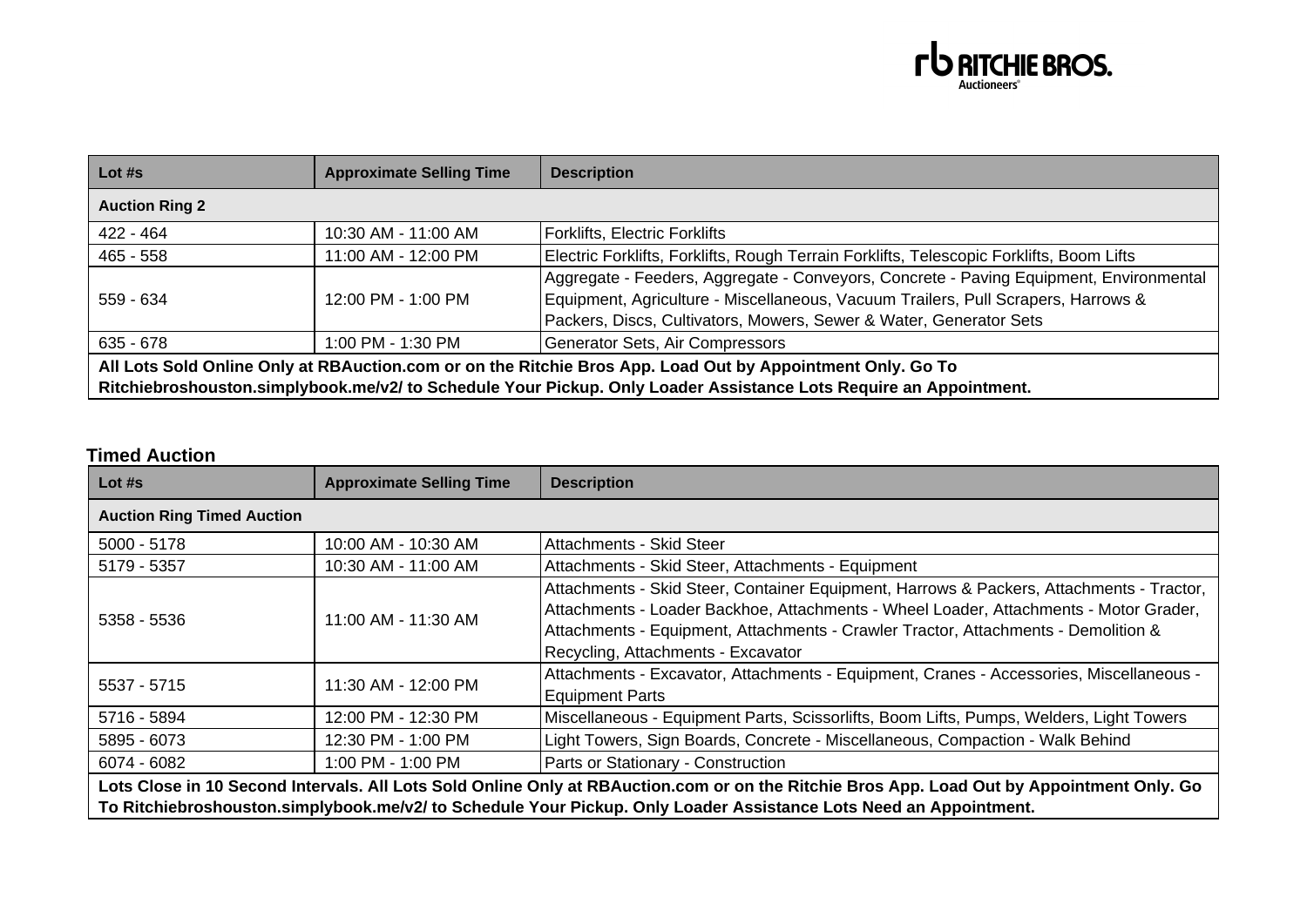

## **All times listed are approximate. Day 2 - Wednesday April 14 2021**

| Lot #s                                                                                                                                                                                                                          | <b>Approximate Selling Time</b> | <b>Description</b>                                                                                                                                                       |
|---------------------------------------------------------------------------------------------------------------------------------------------------------------------------------------------------------------------------------|---------------------------------|--------------------------------------------------------------------------------------------------------------------------------------------------------------------------|
| <b>Auction Ring 1</b>                                                                                                                                                                                                           |                                 |                                                                                                                                                                          |
| 679 - 762                                                                                                                                                                                                                       | 8:00 AM - 9:00 AM               | Buses, Bucket Trucks, Van Trucks, Reefer Trucks, Emergency Vehicles, Tow Trucks,<br>Rolloff Trucks, Rollback Trucks, Digger Derrick Trucks                               |
| 763 - 831                                                                                                                                                                                                                       | 9:00 AM - 10:00 AM              | Bucket Trucks, Car Haulers, Miscellaneous Trucks, Tow Trucks, Bed & Rig-Up Trucks,<br>Water Trucks, Winch Tractors, Truck Tractors (Tri/A and Greater), Heavy Haul Truck |
| $832 - 918$                                                                                                                                                                                                                     | 10:00 AM - 11:00 AM             | Heavy Haul Truck, Truck Tractors (T/A)                                                                                                                                   |
| $919 - 1006$                                                                                                                                                                                                                    | 11:00 AM - 12:00 PM             | Truck Tractors (T/A)                                                                                                                                                     |
| 1007 - 1098                                                                                                                                                                                                                     | 12:00 PM - 1:00 PM              | Truck Tractors (T/A), Truck Tractors (S/A), Vacuum Trucks                                                                                                                |
| 1099 - 1153                                                                                                                                                                                                                     | 1:00 PM - 2:00 PM               | Vacuum Trucks, Utility Trucks, Dump Trucks (Quad/A and Greater), Dump Trucks (Tri/A),<br>Dump Trucks (T/A), Dump Trucks (S/A), Mixer Trucks, Sanitation Trucks           |
| All Lots Sold Online Only at RBAuction.com or on the Ritchie Bros App. Load Out by Appointment Only. Go To<br>Ritchiebroshouston.simplybook.me/v2/ to Schedule Your Pickup. Only Loader Assistance Lots Require an Appointment. |                                 |                                                                                                                                                                          |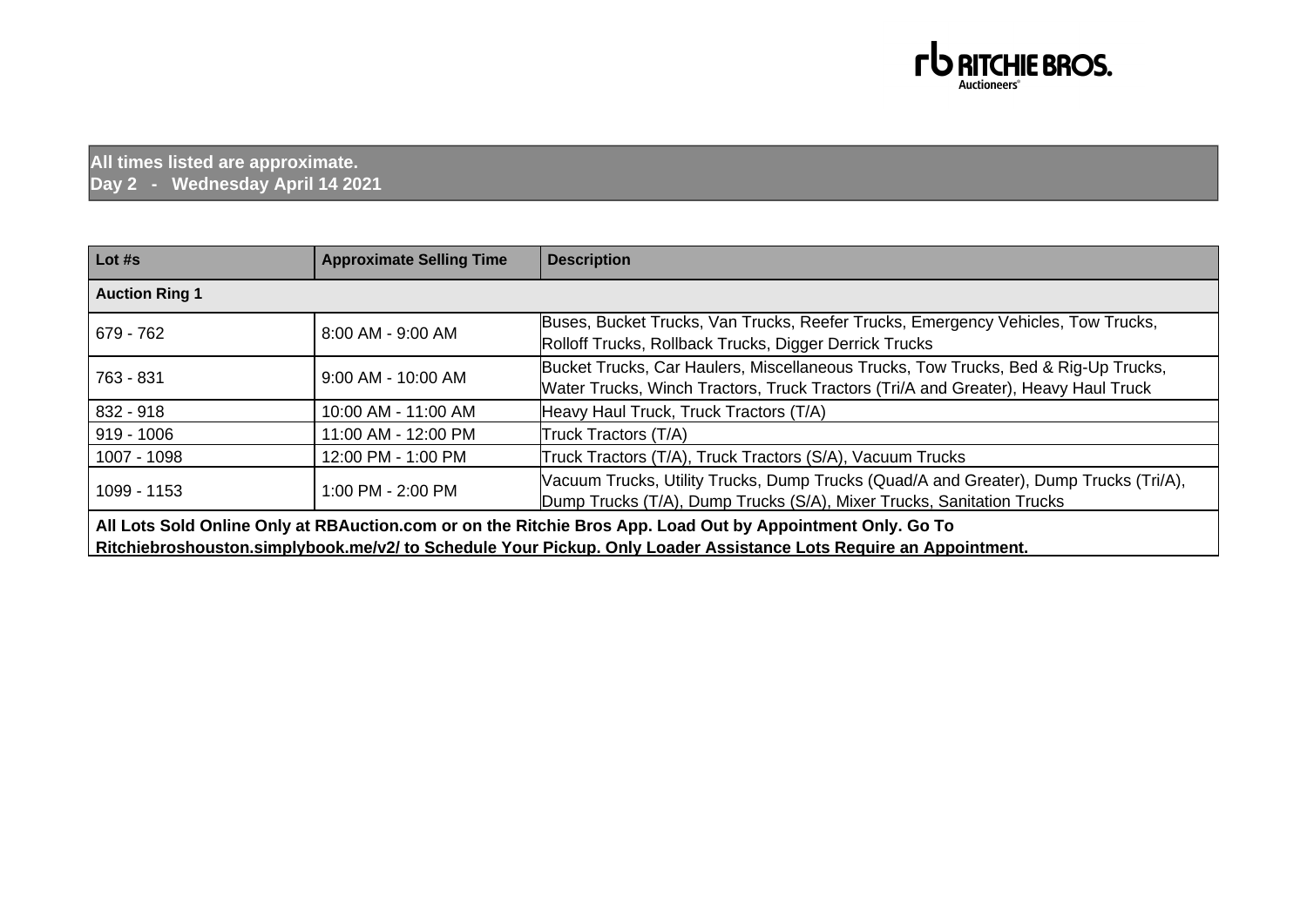

| Lot $#s$                                                                                                                                                                                                                        | <b>Approximate Selling Time</b> | <b>Description</b>                                                                                                                                                                                                                                                                                                   |
|---------------------------------------------------------------------------------------------------------------------------------------------------------------------------------------------------------------------------------|---------------------------------|----------------------------------------------------------------------------------------------------------------------------------------------------------------------------------------------------------------------------------------------------------------------------------------------------------------------|
| <b>Auction Ring 2</b>                                                                                                                                                                                                           |                                 |                                                                                                                                                                                                                                                                                                                      |
| 1154 - 1200                                                                                                                                                                                                                     | 8:30 AM - 9:00 AM               | Automobiles, Sport Utility Vehicles                                                                                                                                                                                                                                                                                  |
| 1201 - 1298                                                                                                                                                                                                                     | 9:00 AM - 10:00 AM              | Sport Utility Vehicles, Pickup Trucks                                                                                                                                                                                                                                                                                |
| 1299 - 1390                                                                                                                                                                                                                     | 10:00 AM - 11:00 AM             | Pickup Trucks, Cab & Chassis Trucks, Flatbed Trucks                                                                                                                                                                                                                                                                  |
| 1391 - 1472                                                                                                                                                                                                                     | 11:00 AM - 12:00 PM             | Flatbed Trucks, Bed & Rig-Up Trucks, Car Hauler Trailers, Miscellaneous Trailers, Tank<br>Trailers, Stock Trailers, Miscellaneous - Shop, Warehouse & Consumer, Marine - Pleasure<br>Craft, Mobile Structures, Container Equipment, Recreational Vehicles, Lowboys, Jeeps,<br>Boosters & Rigging, Step Deck Trailers |
| 1473 - 1567                                                                                                                                                                                                                     | 12:00 PM - 1:00 PM              | Step Deck Trailers, Equipment Trailers, Hiboys, Dump Trailers - End, Dump Trailers -<br>Center or Bottom, Miscellaneous Trailers, Pneumatic Bulk Trailers, Tank Trailers                                                                                                                                             |
| 1568 - 1657                                                                                                                                                                                                                     | 1:00 PM - 2:00 PM               | Tank Trailers, Vacuum Trailers, Miscellaneous Trailers, Container Trailers, Reefer Trailers,<br>Van Trailers, Curtain Side Trailers                                                                                                                                                                                  |
| 1658 - 1679                                                                                                                                                                                                                     | 2:00 PM - 2:15 PM               | Van Trailers                                                                                                                                                                                                                                                                                                         |
| All Lots Sold Online Only at RBAuction.com or on the Ritchie Bros App. Load Out by Appointment Only. Go To<br>Ritchiebroshouston.simplybook.me/v2/ to Schedule Your Pickup. Only Loader Assistance Lots Require an Appointment. |                                 |                                                                                                                                                                                                                                                                                                                      |